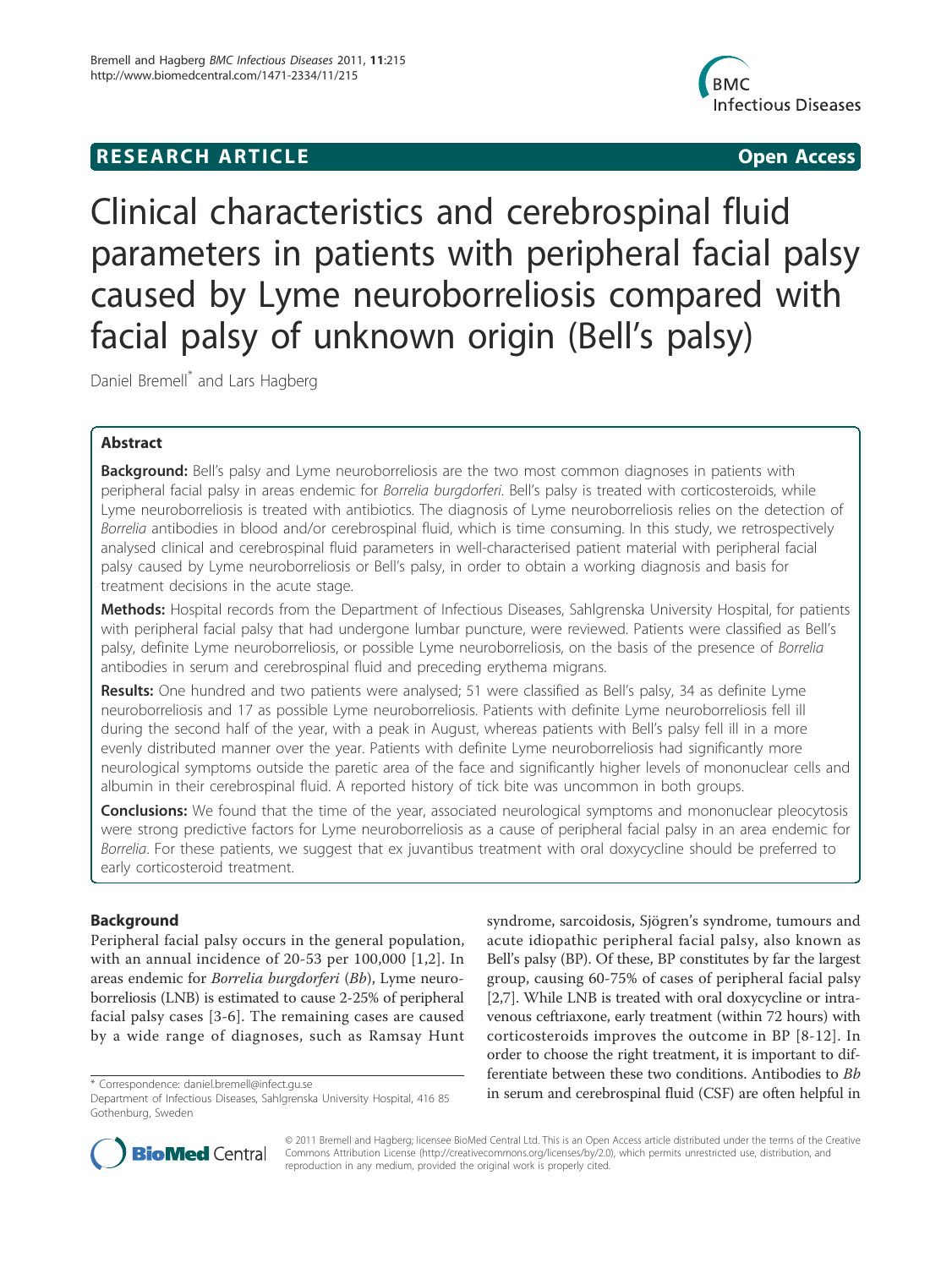the diagnosis, but it generally takes a couple of days to obtain the analysis results. Furthermore, no data are available regarding the optimal treatment of patients with BP who present more than 72 hours after the onset of symptoms [8]. At the time of admission, the treatment decision must therefore frequently be based on patient history, physical examination and cerebrospinal fluid analysis of leukocytes, albumin and glucose, which can be obtained within hours. There is no time to wait for the results of other analyses. The aim of this study was retrospectively to analyse clinical and CSF parameters in well-characterised patient material with LNB and BP, where an acute lumbar puncture had been performed, in order to obtain a base for treatment decisions.

# Methods

### Patients

Hospital records for all the patients that presented at, or were referred to, the Department of Infectious Diseases, Sahlgrenska University Hospital, Gothenburg, Sweden, with peripheral facial palsy and in whom a lumbar puncture had been performed, between February 2000 and February 2009, were reviewed. Data on specific medical history, clinical characteristics and laboratory parameters were collected. Patients with peripheral facial palsy with causes other than LNB or BP were excluded.

### Case definitions

Patients were classified as BP, definite LNB, or possible LNB. Patients with *Bb* antibodies below the upper reference level in both serum and CSF, and with no history of erythema migrans (EM) within 3 months before the onset of neurological symptoms and with no other causes of peripheral facial palsy, were classified as BP. Patients with Bb antibodies (IgG and/or IgM) above the upper reference level in CSF and either a positive Bb antibody index or the presence of  $\geq 2$  oligoclonal bands on isoelectric focusing of CSF and serum, or with a history of EM within 3 months before the onset of neurological symptoms, were classified as definite LNB. Patients with Bb antibodies above the upper reference level in CSF and/or serum but with a negative  $Bb$  antibody index and  $\langle 2 \text{ oli-} \rangle$ goclonal bands on isoelectric focusing of CSF and serum and with no history of EM within 3 months before the onset of neurological symptoms were classified as possible LNB. The Bb antibody index was calculated as the ratio of the CSF/serum quotient of specific antibodies to the corresponding CSF/serum quotient of total immunoglobulins. Antibody index values of  $> 1.4$  were considered positive [13].

For clarity, comparisons of clinical characteristics and laboratory parameters were made mainly between the definite LNB and BP groups, with the possible LNB group described in more detail separately. CSF pleocytosis was deliberately not used as a diagnostic criterion, since one aim of the study was to analyse differences in CSF parameters between the groups.

A subgroup analysis was made of patients with peripheral facial palsy without associated neurological symptoms.

# Laboratory tests

Two different tests were used to analyse Bb antibodies in serum and CSF during the study period. Until 26 June 2006, antibodies were analysed using an enzyme-linked immunosorbent assay (ELISA) kit for IgG and IgM antibodies (Dako Lyme Borreliosis Kit, Dako). Tests positive for IgM were further analysed with a more specific test (IDEIA, Dako). After 26 June 2006, Bb antibodies were analysed using a sandwich chemiluminescence immunoassay (CLIA) test kit (LIASON, DiaSorin).

# **Statistics**

Results were analysed using a statistical software package (PASW Statistics 18.0). For the analysis of unpaired categorical data, Pearson's  $\chi^2$  test was used. As the quantitative measures showed a markedly skewed distribution, they were analysed using the non-parametric Mann-Whitney U test. Quantitative variables are presented as the median (range). p-values of < 0.05 were considered statistically significant.

# Ethics

The study was approved by the Regional Ethical Review Board, Gothenburg, Sweden.

# Results

Hospital records for 109 patients were reviewed. Seven patients diagnosed with diseases other than LNB or BP were excluded (5 patients with Ramsay Hunt syndrome, 1 with brain stem infarction, 1 with erysipelas). In all, 102 patients were analysed; 51 were classified as BP, 34 as definite LNB and 17 as possible LNB. Of the patients diagnosed as definite LNB, 30 had a positive Bb antibody index. Of the remaining 4 patients, 2 had  $\geq 2$  oligoclonal bands (IgG or IgM) on isoelectric focusing of CSF and serum, while 2 had a preceding EM.

Patients with definite LNB were older than patients with BP, median age 46 (range 7-75) and 36 (range 15- 70) respectively, and fell ill during the second half of the year, with a peak in August, whereas patients with Bell's palsy fell ill in a more evenly distributed manner over the year (Figure 1). Patients with definite LNB more commonly had neurological symptoms outside the paretic area of the face than patients with BP; these symptoms included radiculitic pain (50% and 10% respectively, p < 0.001), sensibility disturbances (24% and 0%,  $p < 0.001$ ) and pareses (9% and 0%,  $p = 0.03$ ). Symptoms from the affected side of the face were equally common in both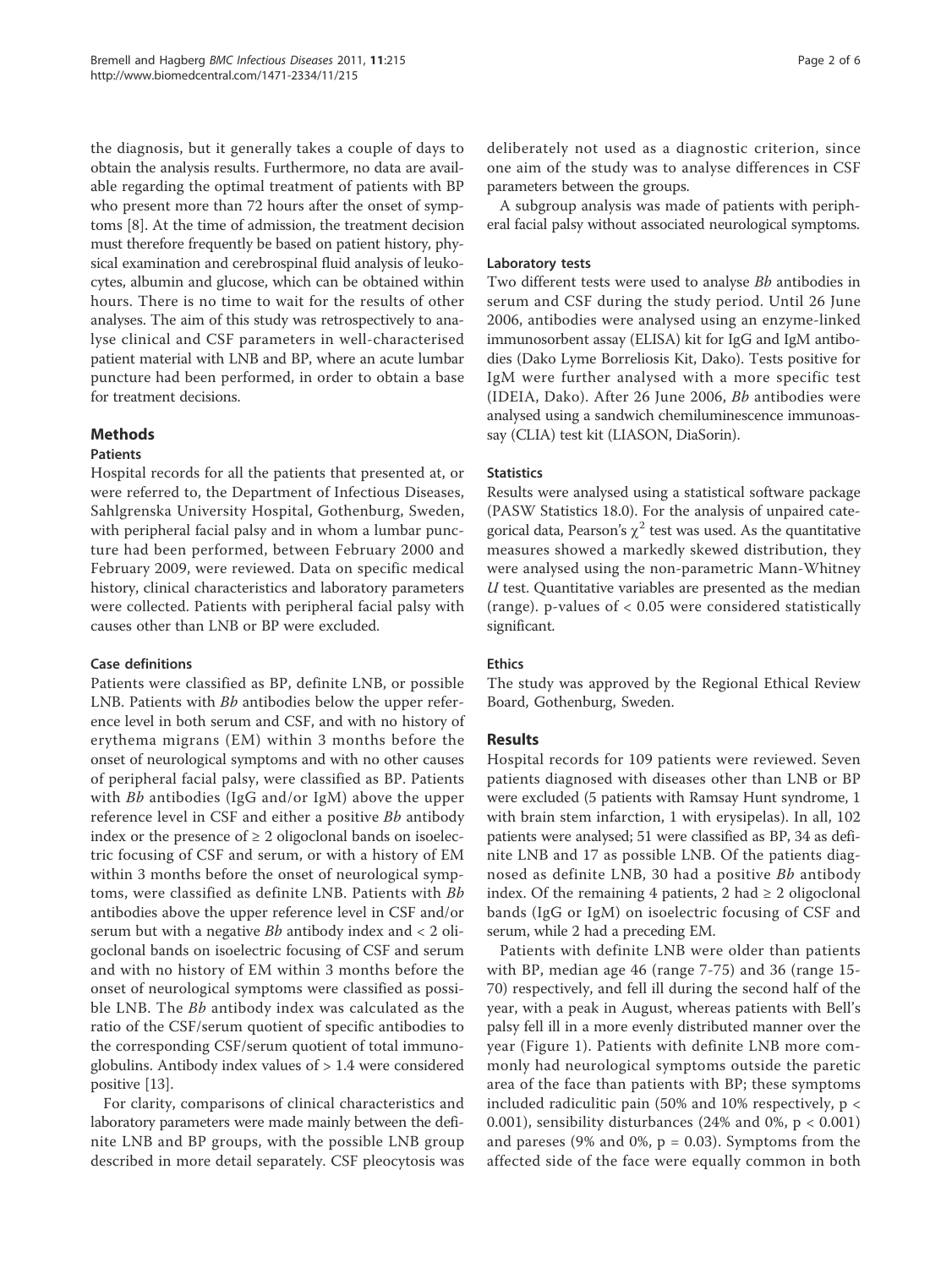

the definite LNB and BP group; pain (50% and 33%) and sensibility disturbances (6% and 12%). A reported history of tick bite within 3 months before the onset of symptoms was uncommon in both groups and there was no significant difference, 29% of definite LNB patients, 14% of BP patients ( $p = 0.08$ ) (Table 1).

All the patients in the definite LNB group had an elevated number of CSF mononuclear cells (ref.  $< 5/\mu L$ ), compared with 20% in the BP group. The median CSF mononuclear cell count in the definite LNB group was 165/μL (32-1044), while it was  $2/\mu$ L (0-534) in the BP

group (p < 0.001). CSF albumin levels were also significantly higher in the definite LNB group, median 840 mg/ L (197-2850), than in the Bell's palsy group, median 196 mg/L (76-768) (p < 0.001) (Table 1).

The patients in the possible LNB group did not differ significantly from the patients in the BP group in any of the clinical characteristics or laboratory parameters described above. However, they differed significantly from the definite LNB patients in neurological symptoms outside the affected area of the face, radiculitic pain (6% and 50% respectively,  $p = 0.006$ ) and sensibility disturbances

|  |  |  |  | Table 1 Baseline data, clinical characteristics and CSF laboratory data |  |  |  |  |
|--|--|--|--|-------------------------------------------------------------------------|--|--|--|--|
|--|--|--|--|-------------------------------------------------------------------------|--|--|--|--|

|                                      | Bell's palsy<br>$(n = 51)$ | Definite Lyme<br>neuroborreliosis<br>$(n = 34)$ | Possible Lyme<br>neuroborreliosis<br>$(n = 17)$ | $p^*$   |
|--------------------------------------|----------------------------|-------------------------------------------------|-------------------------------------------------|---------|
| Gender, female                       | 26 (51%)                   | 13 (38%)                                        | 7(41%)                                          |         |
| Age                                  | 36 (15-70)                 | 46 (7-75)                                       | 28 (8-70)                                       | 0.04    |
| Tick bite within 3 months            | 7 (14%)                    | 10 (29%)                                        | 4(24%)                                          | 0.08    |
| Symptoms                             |                            |                                                 |                                                 |         |
| Local pain, affected side of face    | 17 (33%)                   | 17 (50%)                                        | 7(41%)                                          | 0.43    |
| Radiculitic pain, other location     | $5(10\%)$                  | 17 (50%)                                        | 1(6%)                                           | < 0.001 |
| Local sensibility disturbances       | 6(12%)                     | 2(6%)                                           | 2(12%)                                          | 0.36    |
| Other sensibility disturbances       | $0(0\%)$                   | 8 (24%)                                         | 1(6%)                                           | < 0.001 |
| Other pareses                        | $0(0\%)$                   | $3(9\%)$                                        | 1(6%)                                           | 0.03    |
| No associated neurogical symptoms    | 25 (49%)                   | 6(18%)                                          | 7(41%)                                          |         |
| Duration of symptoms before LP, days | $5(1-90)$                  | $14(1-75)$<br>$12(2-120)$                       |                                                 |         |
| CSF laboratory data                  |                            |                                                 |                                                 |         |
| Mononuclear cells, no/µL             | $2(0-534)$                 | $3(0-41)$<br>165 (32-1044)                      |                                                 | < 0.001 |
| Albumin, mg/L                        | 196 (76-768)               | 840 (197-2850)                                  | 204 (66-774)                                    | < 0.001 |

Comparison between patients with peripheral facial palsy diagnosed as Bell's palsy, definite Lyme neuroborreliosis or possible Lyme neuroborreliosis. Data for gender, history of tick bite and symptoms are presented as number of patients (percentage of total for the group). Data for numerical values are presented as median (range). \*p-values refer to the comparison between the groups with Bell's palsy and definite Lyme neuroborreliosis.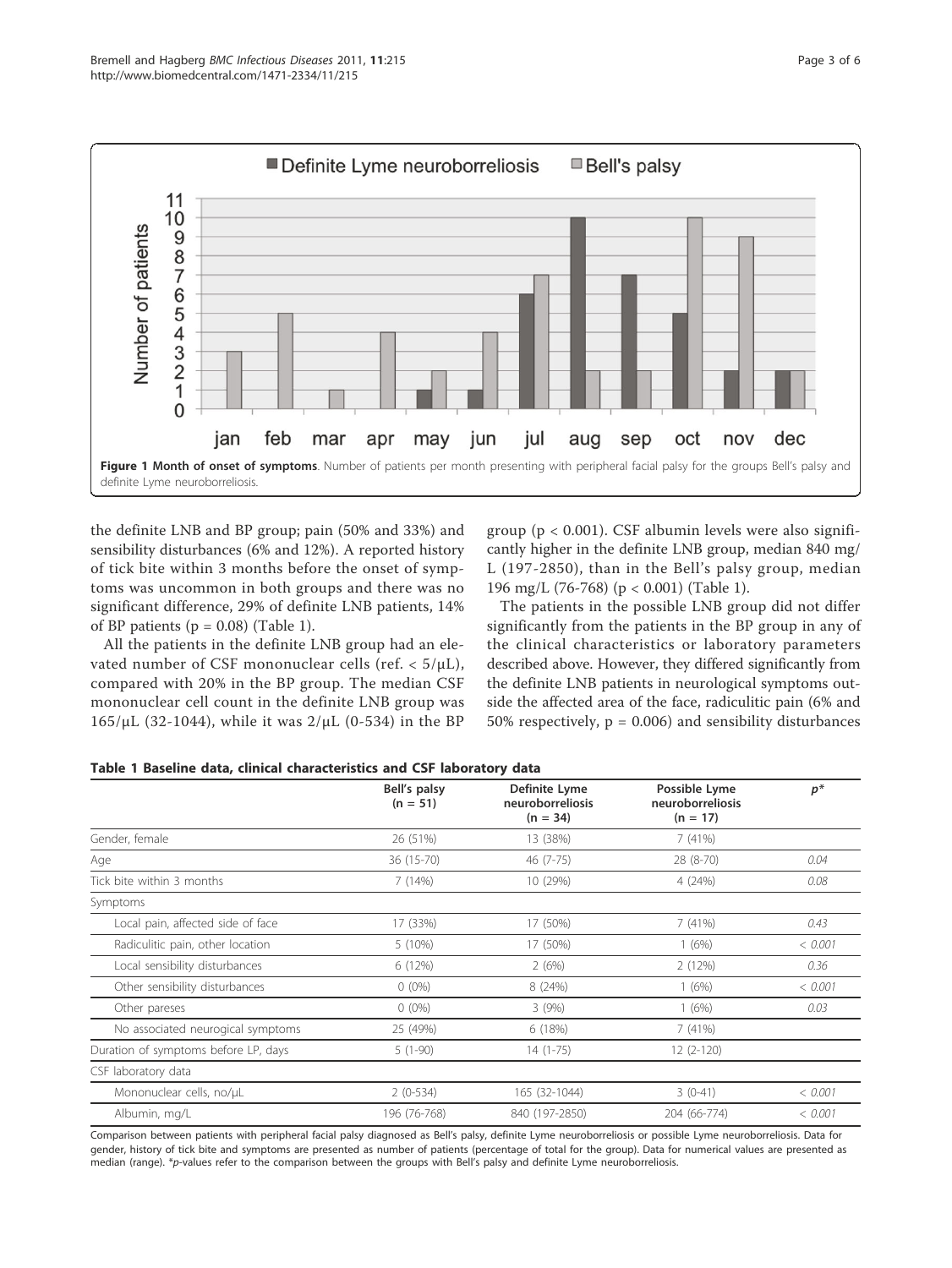$(6\%$  and 24%,  $p = 0.03$ ), and also in CSF laboratory parameters, mononuclear cells (median 3/μL [0-41] and median  $165/\mu L$  [32-1044] respectively,  $p < 0.001$ ), and albumin (median 204 mg/L [66-774] and 840 mg/L [197-2850], p < 0.001) (Table 1).

Thirty-eight patients had no associated neurological symptoms and were analysed as a subgroup; 25 patients with BP, 6 with definite LNB, 7 with possible LNB. Among these patients, the median CSF mononuclear cell count in the definite LNB group was 103/μL (40-1044), while it was  $2/\mu L$  (0-36) in the BP group (p < 0.001). CSF albumin levels were also significantly higher in the definite LNB group, median 988 mg/L (444-1520), than in the Bell's palsy group, median 194 mg/L (107-569) (p < 0.001) (Table 2).

### **Discussion**

Peripheral facial palsy of unknown origin (Bell's palsy) is a disease with a large number of differential diagnoses [14]. In our study, we required evidence of intrathecally produced antibodies or preceding erythema migrans for a definite LNB diagnosis. Intrathecal antibody production is generally used for a definite diagnosis, but it has low sensitivity in the very early phase of the disease [15]. In general, patients with LNB display intrathecally produced antibodies within two weeks of the onset of symptoms, but in some patients antibody production may be delayed for up to six weeks, which poses a diagnostic problem [16,17]. Furthermore, both the culture of CSF for *Bb* and the detection of Bb in CSF by specific PCR analysis have a very low sensitivity and are not used in clinical routine [18]. It is therefore difficult completely to rule out the possibility that some patients with LNB were classified as BP, especially since patients diagnosed as BP underwent LP earlier than patients diagnosed as LNB (definite or possible) (Table 1). However, clinical follow-up did not change the diagnosis in any patient with BP. With these diagnostic drawbacks, there will always be some patients for whom the diagnosis is difficult and who will be

classified as unknown. On the other hand, using only serum antibodies against *Bb* as a diagnostic criterion will produce a large number of false positive cases, since the seroprevalence of antibodies against Bb is high in the general population; 7-29% in endemic areas of Sweden [19,20].

The possible LNB group in the study (who had *Bb* antibodies in serum but not in CSF and no history of EM) did not differ significantly from the BP patients in terms of clinical characteristics or laboratory parameters and did not, as a median, display mononuclear pleocytosis or elevated albumin in CSF. We interpreted this as a reflection of the high seroprevalence of Bb antibodies in the population, rather than a Bb infection as the aetiology of peripheral facial palsy.

Among the 38 patients without associated neurological symptoms that were analysed as a subgroup, BP patients, as expected, constituted the majority,  $66\%$  (n = 25), and patients with possible LNB 18% ( $n = 7$ ). However, 16%  $(n = 6)$  of these patients were diagnosed as definite LNB, showing that the absence of associated neurological symptoms does not exclude LNB as a cause of peripheral facial palsy. The differences in the CSF mononuclear cell count and albumin levels were also significant in the subgroup analysis, underlining the importance of CSF sampling in the diagnosis of LNB.

The observed seasonal variation in the incidence of peripheral facial palsy caused by LNB, with a peak in late summer/early autumn and no cases during late winter/early spring, confirms previous studies and co-varies with the tick-feeding season. The absence of any cases outside that season is also evidence that the incubation period for LNB is rarely more than a couple of weeks, as previously described [3,5,6,21].

The differing clinical picture between peripheral facial palsy caused by LNB and BP, with a higher occurrence of neurological symptoms outside the cranial nerve area in peripheral facial palsy caused by LNB, is broadly in accordance with previous studies. Two small, early studies

|  |  |  |  |  | Table 2 Subgroup analysis of patients without associated neurological symptoms |
|--|--|--|--|--|--------------------------------------------------------------------------------|
|--|--|--|--|--|--------------------------------------------------------------------------------|

|                                      | <b>Bell's Palsy</b><br>$(n = 25)$ | Definite Lyme<br><b>Neuroborreliosis</b><br>$(n = 6)$ | Possible Lyme<br><b>Neuroborreliosis</b><br>$(n = 7)$ | $p^*$   |
|--------------------------------------|-----------------------------------|-------------------------------------------------------|-------------------------------------------------------|---------|
| Gender, female                       | 16 (64%)                          | (17%)                                                 | 4 (57%)                                               |         |
| Age                                  | 36 (15-70)                        | 33 (19-67)                                            | $27(8-70)$                                            | 0.84    |
| Tick bite within 3 months            | 2(8%)                             | 3 (50%)                                               | 3(43%)                                                | 0.12    |
| Duration of symptoms before LP, days | $3(1-25)$                         | $3(1-42)$                                             | $12(2-120)$                                           |         |
| CSF laboratory data                  |                                   |                                                       |                                                       |         |
| Mononuclear cells, no/uL             | $2(0-36)$                         | 103 (40-1044)                                         | $3(1-14)$                                             | < 0.001 |
| Albumin, mg/L                        | 194 (107-569)                     | 988 (444-1520)                                        | 175 (66-279)                                          | < 0.001 |

Comparison between patients with peripheral facial palsy diagnosed as Bell's palsy, definite Lyme neuroborreliosis or possible Lyme neuroborreliosis and no associated neurological symptoms. Data for gender and history of tick bite are presented as number of patients (percentage of total for the group). Data for numerical values are presented as median (range). \*p-values refer to the comparison between the groups with Bell's palsy and definite Lyme neuroborreliosis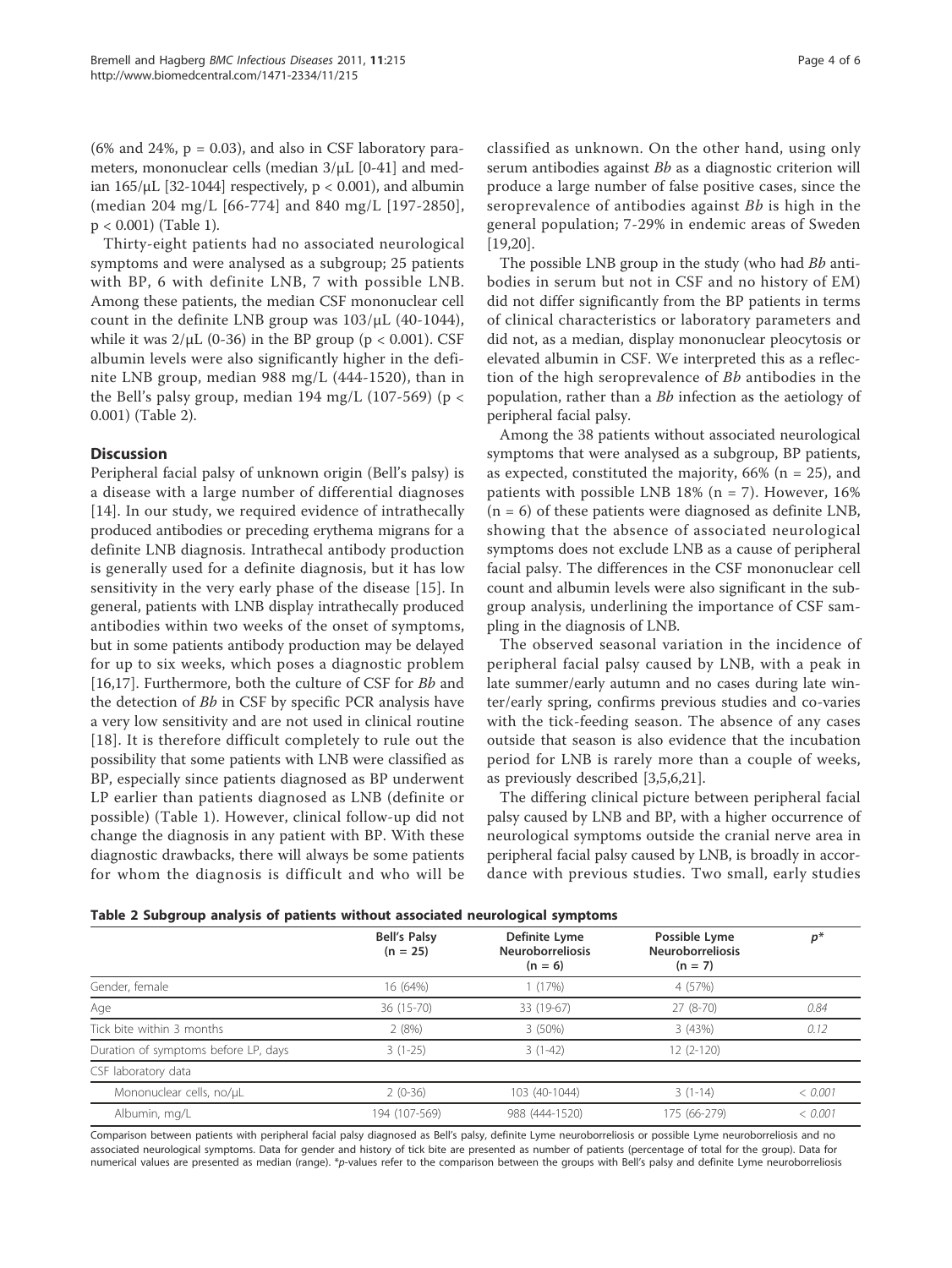describe polyneuropathy and radiculitic pain as symptoms that predict LNB, whereas a larger study from 2002 describes headache, arthralgia and enlarged cervical lymph nodes [3,4,6]. What is not usually described, however, is the high percentage of patients with BP that describe pain from the affected area of the face (43%).

A reported history of tick bite was uncommon in the definite LNB group (29%). The same low numbers have also been seen in some earlier studies, while other studies have suggested the use of a history of tick bite in discriminating between BP and LNB [5,22,23]. It is therefore important to stress that the absence of a tick bite history does not exclude LNB.

The present study was performed at a department, which mainly treats adult patients. Consequently, the age of the patients in this study is not fully representative of all patients with BP or LNB. However, the median ages of the respective groups are similar to those reported previously. Patients with definite LNB were older than patients with BP, median age 46 (7-75) and 36 (15-70) respectively. This is in line with the bimodal age distribution of LNB, with a median in the fifth decade of life and with the reported peak incidence of BP around the second to fifth decade of life [14,24].

One aim of this study was to analyse differences in CSF parameters between the definite LNB and BP patient groups. It was therefore not possible to use CSF mononuclear pleocytosis as a diagnostic criterion for LNB. In spite of this, we found that time during the year, presence of neurological symptoms outside the affected area of the face and mononuclear pleocytosis in CSF were strong predictive factors for LNB. All these data are possible to obtain within hours after admission, which can be of help in the choice of acute treatment.

### Conclusions

We found that the time of the year, associated neurological symptoms and mononuclear pleocytosis in CSF were strong predictive factors for LNB as a cause of peripheral facial palsy in an area endemic for borreliosis. For these patients, we suggest that ex juvantibus treatment with oral doxycycline should be preferred to early corticosteroid treatment.

#### Acknowledgements

The study was supported by the Sahlgrenska Academy at the University of Gothenburg (ALFGBG-74100).

#### Authors' contributions

DB and LH designed the study, carried out data collection and statistical analysis and drafted the paper. Both authors read and approved the final manuscript.

#### Competing interests

The authors declare that they have no competing interests.

#### Received: 10 June 2010 Accepted: 10 August 2011 Published: 10 August 2011

### References

- 1. Morris AM, Deeks SL, Hill MD, Midroni G, Goldstein WC, Mazzulli T, Davidson R, Squires SG, Marrie T, McGeer A, Low DE: Annualized incidence and spectrum of illness from an outbreak investigation of Bell's palsy. Neuroepidemiology 2002, 21:255-261.
- 2. Finsterer J: Management of peripheral facial nerve palsy. Eur Arch Otorhinolaryngol 2008, 265:743-752.
- 3. Olsson I, Engervall K, Asbrink E, Carlsson-Nordlander B, Hovmark A: Tickborne borreliosis and facial palsy. Acta Otolaryngol 1988, 105:100-107.
- 4. Bjerkhoel A, Carlsson M, Ohlsson J: Peripheral facial palsy caused by the Borrelia spirochete. Acta Otolaryngol 1989, 108:424-430.
- 5. Halperin JJ, Golightly M: Lyme borreliosis in Bell's palsy. Long Island Neuroborreliosis Collaborative Study Group. Neurology 1992, 42:1268-1270.
- 6. Peltomaa M, Pyykko I, Seppala I, Viljanen M: Lyme borreliosis and facial paralysis–a prospective analysis of risk factors and outcome. Am J Otolaryngol 2002, 23:125-132.
- 7. Gilden DH: Clinical practice. Bell's Palsy. N Engl J Med 2004, 351:1323-1331.
- 8. Sullivan FM, Swan IR, Donnan PT, Morrison JM, Smith BH, McKinstry B, Davenport RJ, Vale LD, Clarkson JE, Hammersley V, et al: Early treatment with prednisolone or acyclovir in Bell's palsy. N Engl J Med 2007, 357:1598-1607.
- 9. Engstrom M, Berg T, Stjernquist-Desatnik A, Axelsson S, Pitkaranta A, Hultcrantz M, Kanerva M, Hanner P, Jonsson L: Prednisolone and valaciclovir in Bell's palsy: a randomised, double-blind, placebocontrolled, multicentre trial. Lancet Neurol 2008, 7:993-1000.
- 10. Halperin JJ, Shapiro ED, Logigian E, Belman AL, Dotevall L, Wormser GP, Krupp L, Gronseth G, Bever CT Jr: Practice parameter: treatment of nervous system Lyme disease (an evidence-based review): report of the Quality Standards Subcommittee of the American Academy of Neurology. Neurology 2007, 69:91-102.
- 11. Dotevall L, Hagberg L: Successful oral doxycycline treatment of Lyme disease-associated facial palsy and meningitis. Clin Infect Dis 1999, 28:569-574.
- 12. Ljostad U, Skogvoll E, Eikeland R, Midgard R, Skarpaas T, Berg A, Mygland A: Oral doxycycline versus intravenous ceftriaxone for European Lyme neuroborreliosis: a multicentre, non-inferiority, double-blind, randomised trial. Lancet Neurol 2008, 7:690-695.
- 13. Reiber H, Lange P: Quantification of virus-specific antibodies in cerebrospinal fluid and serum: sensitive and specific detection of antibody synthesis in brain. Clin Chem 1991, 37:1153-1160.
- 14. Rath B, Linder T, Cornblath D, Hudson M, Fernandopulle R, Hartmann K, Heininger U, Izurieta H, Killion L, Kokotis P, et al: "All that palsies is not Bell's "–The need to define Bell's palsy as an adverse event following immunization. Vaccine 2007, 26:1-14.
- 15. Hansen K, Lebech AM: The clinical and epidemiological profile of Lyme neuroborreliosis in Denmark 1985-1990. A prospective study of 187 patients with Borrelia burgdorferi specific intrathecal antibody production. Brain 1992, 115(Pt 2):399-423.
- 16. Hansen K, Lebech AM: Lyme neuroborreliosis: a new sensitive diagnostic assay for intrathecal synthesis of Borrelia burgdorferi–specific immunoglobulin G, A, and M. Ann Neurol 1991, 30:197-205.
- 17. European Union Concerted Action on Lyme Borreliosis Case Definitions. [http://meduni09.edis.at/eucalb/cms/index.php? option=com\_content&task=view&id=42&Itemid=58].
- 18. Aguero-Rosenfeld ME, Wang G, Schwartz I, Wormser GP: Diagnosis of lyme borreliosis. Clin Microbiol Rev 2005, 18:484-509.
- 19. Dumler JS, Dotevall L, Gustafson R, Granstrom M: A population-based seroepidemiologic study of human granulocytic ehrlichiosis and Lyme borreliosis on the west coast of Sweden. J Infect Dis 1997, 175:720-722.
- 20. Gustafson R: Epidemiological studies of Lyme borreliosis and tick-borne encephalitis. Scand J Infect Dis Suppl 1994, 92:1-63.
- 21. Kaiser R: Neuroborreliosis. J Neurol 1998, 245:247-255.
- 22. Engervall K, Carlsson-Nordlander B, Hederstedt B, Berggren D, Bjerkhoel A, Carlborg A, Grenner J, Hanner P, Hogmo A, Isholt RM, et al: Borreliosis as a cause of peripheral facial palsy: a multi-center study. ORL J Otorhinolaryngol Relat Spec 1995, 57:202-206.